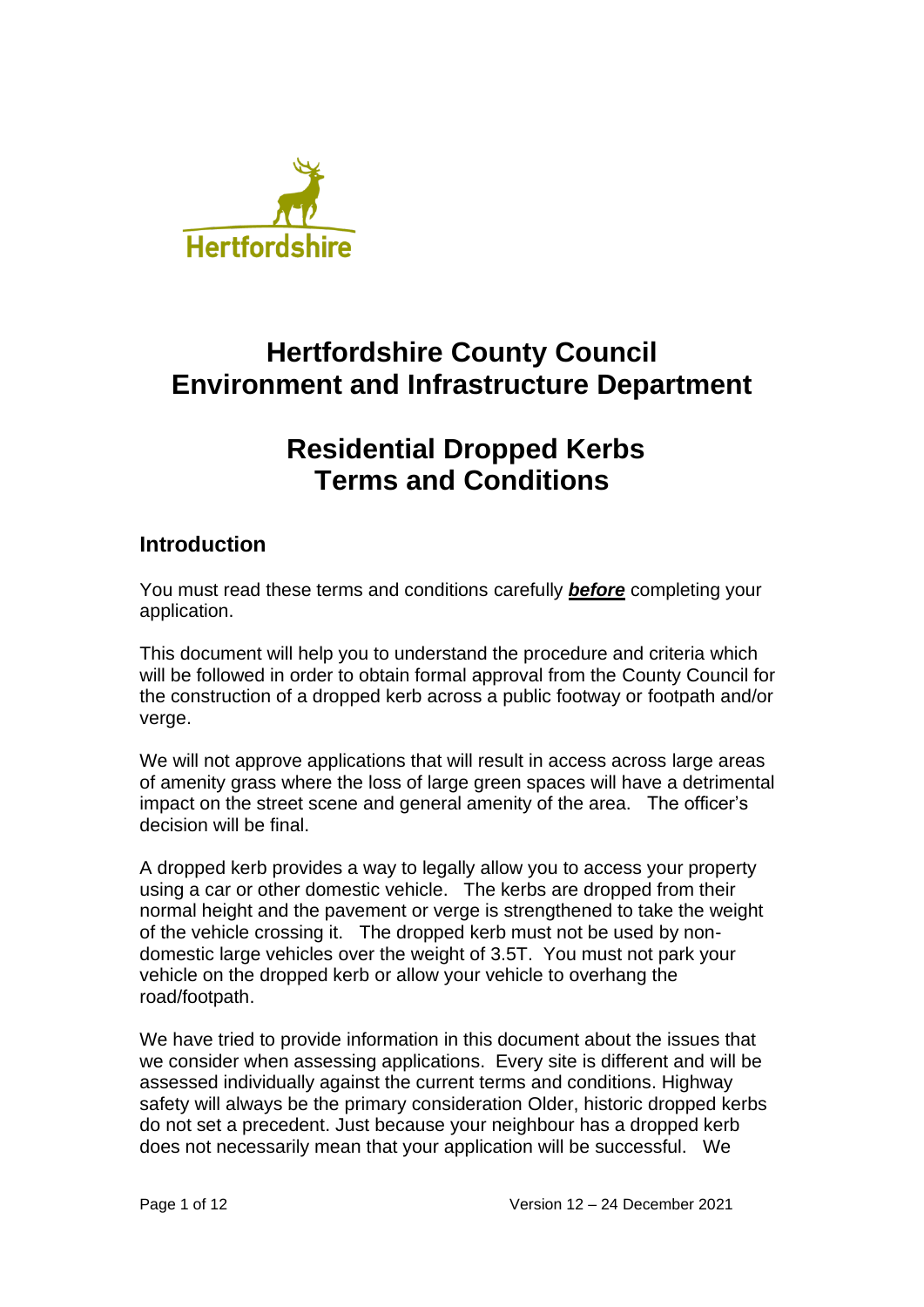cannot take into account dropped kerbs that are already in existence as we normally do not know the circumstances under which they were built.

# **Legal Considerations**

You are not allowed, under the Highways Act 1980, to drive over a footpath or verge unless a dropped kerb has been approved and installed by the council. If you drive over the footpath or verge without an approved dropped kerb, you may damage the footpath or any pipes/cables underneath it. You may be held liable for any damage.

# **Planning Considerations**

Planning permission is normally required if:

- **a)** the access is required from a classified road (A, B or C road)
- **b)** the access is to a commercial site, flats or maisonettes

It is likely to be required even if you already have a dropped kerb but want to make alterations to it such as widening. If you are not sure, it is *your* responsibility to check with your local planning department if you require planning permission or not. You *must* obtain any planning permissions **before** we can accept your application. You will need to provide a copy of any planning permissions when you apply.

You can check the classification of your road by visiting: <https://www.hertfordshire.gov.uk/actweb/gazetteer/>

Some unclassified roads may also require planning permission. In addition, you may also need to obtain planning permission if you are constructing a new hardstanding (driveway) on your property or extending an existing one. If you are uncertain as to whether planning permission is required, you should **always** check with your local planning department first.

# *Welwyn Garden City or Letchworth Garden City*

If you live in Welwyn Garden City you must obtain Estate Management consent from the Development Management Team. If you live in Letchworth Garden City, you must obtain any necessary permission from Letchworth Garden City Heritage Foundation (LGCHF) to construct a hard standing in your front garden.

It is your responsibility to check if any permissions are required and to provide copies of them with your application. If you do not provide copies your application will not be processed.

# *Developers*

Page 2 of 12 Version 12 – 24 December 2021 If the dropped kerb is required as part of a development of more than one property, you cannot apply using this process. You should visit: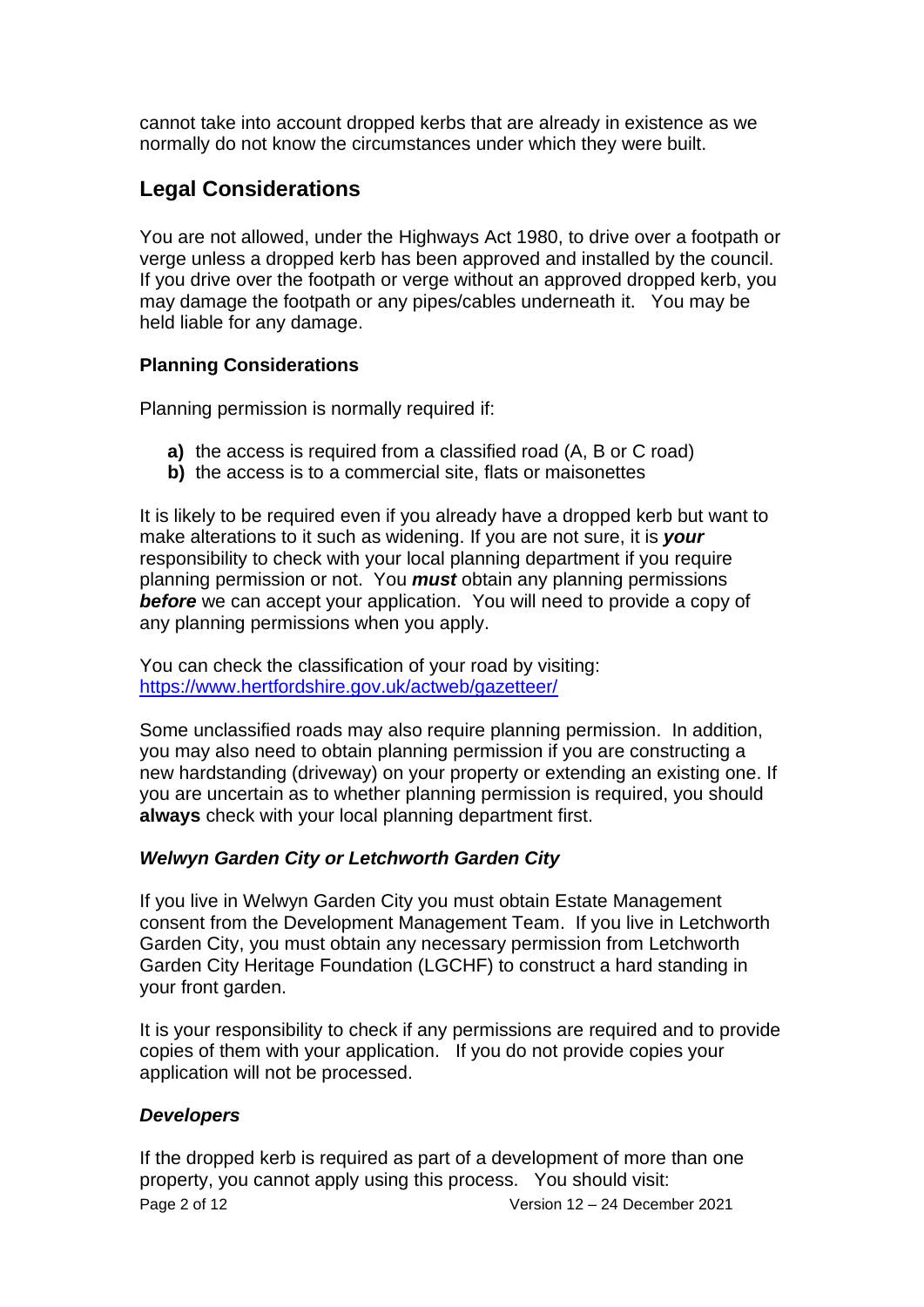https://www.hertfordshire.gov.uk/services/highways-roads-andpavements/business-and-developer-information/developmentmanagement/highways-development-management.aspx

# *Private Roads*

This application process is only for roads that are maintained by Hertfordshire County Council. If you live on a private road, you cannot apply.

#### *Do you have consent from the landowner?*

If you are a tenant, you must obtain approval from the landowner first. In addition to this, in some locations there may be a gap between the highway boundary and the boundary of the property. In these locations, you will need to provide evidence that you have obtained approval from the landowner. This land may be manorial waste but it is more common that it belongs to the district/borough council as amenity green. It could also belong to this council as land bought and reserved for road widening.

It is your responsibility to check whether you require any other permission and to obtain any approvals before you apply.

The hardstanding (or parking area) for your vehicle must be entirely on your own property and must not affect or obstruct the public highway.

# **Things you should consider before making an application**

You will be charged an application fee for us to assess your application. If you change your mind, you are entitled to cancel provided that you tell us in writing no longer than 14 calendar days after the day on which you paid the fee. This is called the cooling off period. We will refund the application fee in full. *After the expiry of the cooling off period, this fee is non-refundable.*  The list below tells you what we will consider when assessing your application:

- The depth of your parking area/hard standing **must** be a minimum of 4.8 metres. This is to ensure that there is sufficient space to prevent a vehicle from overhanging the footpath. The width of your parking area **must** be a minimum of 2.75m. In considering whether you have enough space we will also take account of any projections on your property such as bay windows, door shelters or utility cabinets
- We will presume that you require perpendicular parking. If you want to park parallel to your property you **must** have a minimum parking area/ hardstanding of 9.6m width by 3.5m depth. This is to ensure that you have sufficient space to safely manoeuvre your vehicle across the pavement and/or verge.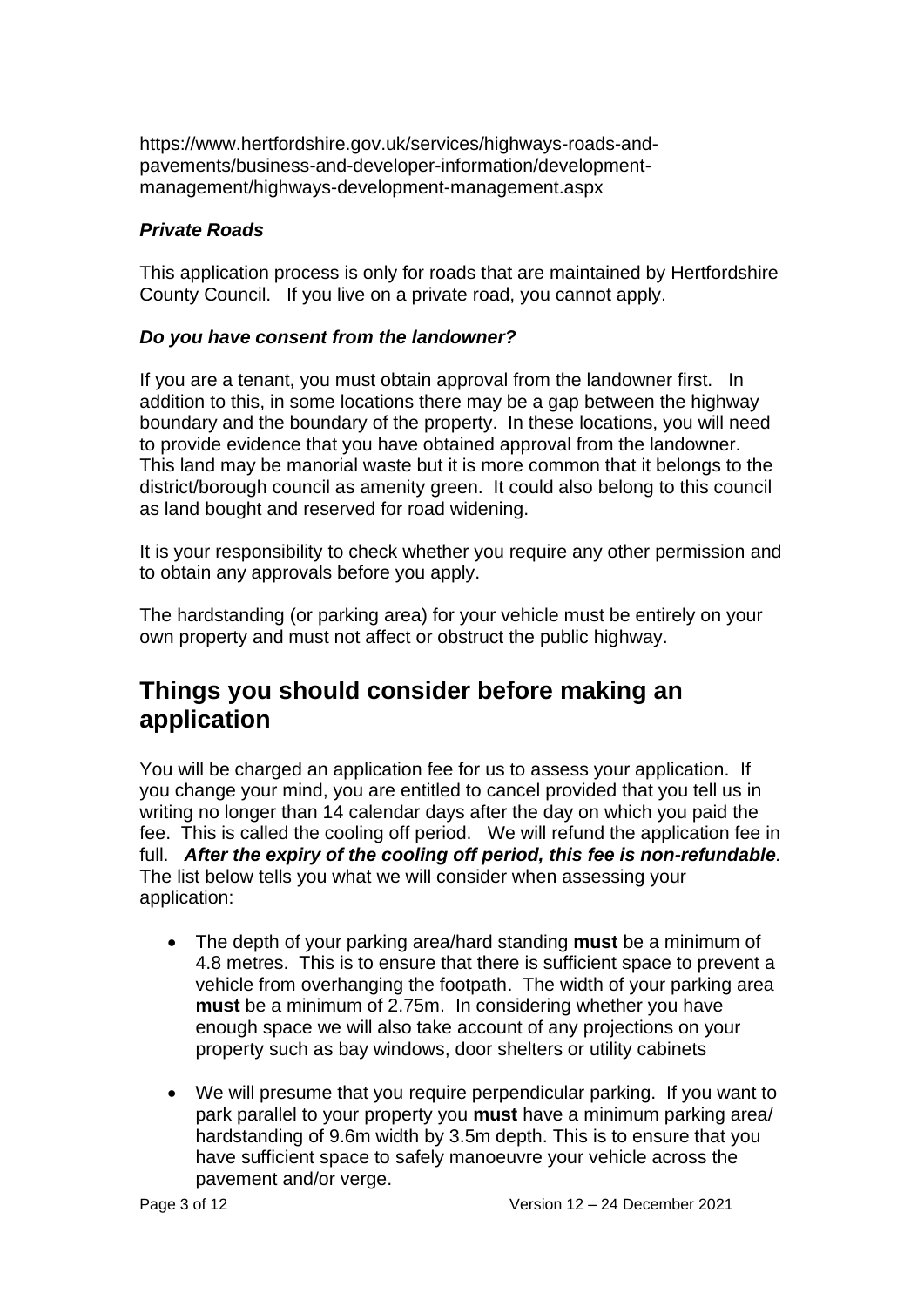- The gradient (slope) of the driveway or parking area inside your property or the proposed dropped kerb itself **must** not be steeper than 1 in 10 (10%). Gradients steeper than this will not be approved on safety grounds as vehicles may lose control in adverse weather.
- The position of the proposed access **must** be at least 15 metres away from a road junction. The assessing officer may reduce this to 10m in a cul-de-sac or minor estate road provided that they consider it is safe. A dropped kerb close to a junction can result in vehicles using the junction coming into conflict with vehicles using the access.
- Your proposed dropped kerb **must** not affect the operation of traffic lights or a pedestrian crossing. It must not be within the confines of the zigzag lines. Safety of the highway will always be a consideration and applications will be refused in these circumstances.
- If there is a parking bay/lay-by at the proposed access point the application will be refused. This is because a vehicle accessing the road between parked vehicles will encounter visibility issues.
- If the proposed dropped kerb is within a Controlled Parking Zone you will need to consult with and obtain any relevant permission from your District/Borough Council. If there are any associated costs for this you will be responsible for them. We can still assess your application in these cases and provide a decision in principle subject to your discussions with the District/Borough Council
- We do not remove healthy trees for the purpose of constructing a dropped kerb. We do not construct dropped kerbs within the canopy (or Root Protection Area) of a tree. Please do not apply if there is a tree in the location where you want your dropped kerb as your application will be refused.
- We do not relocate bus stops for the purpose of constructing a dropped kerb.
- We always consider the visibility at the point of access to ensure that pedestrians and vehicles can be clearly seen when entering or exiting the property. If, in the opinion of the assessing officer, visibility will be affected, your application will be refused.
- If you live on a high-speed road (with a speed limit in excess of 40 mph), your application will *only* be approved if there is sufficient space within the boundary of your property to turn a vehicle around through 180 degrees. This is so that you do not reverse on or off the road. If you do not have sufficient space your application will be refused.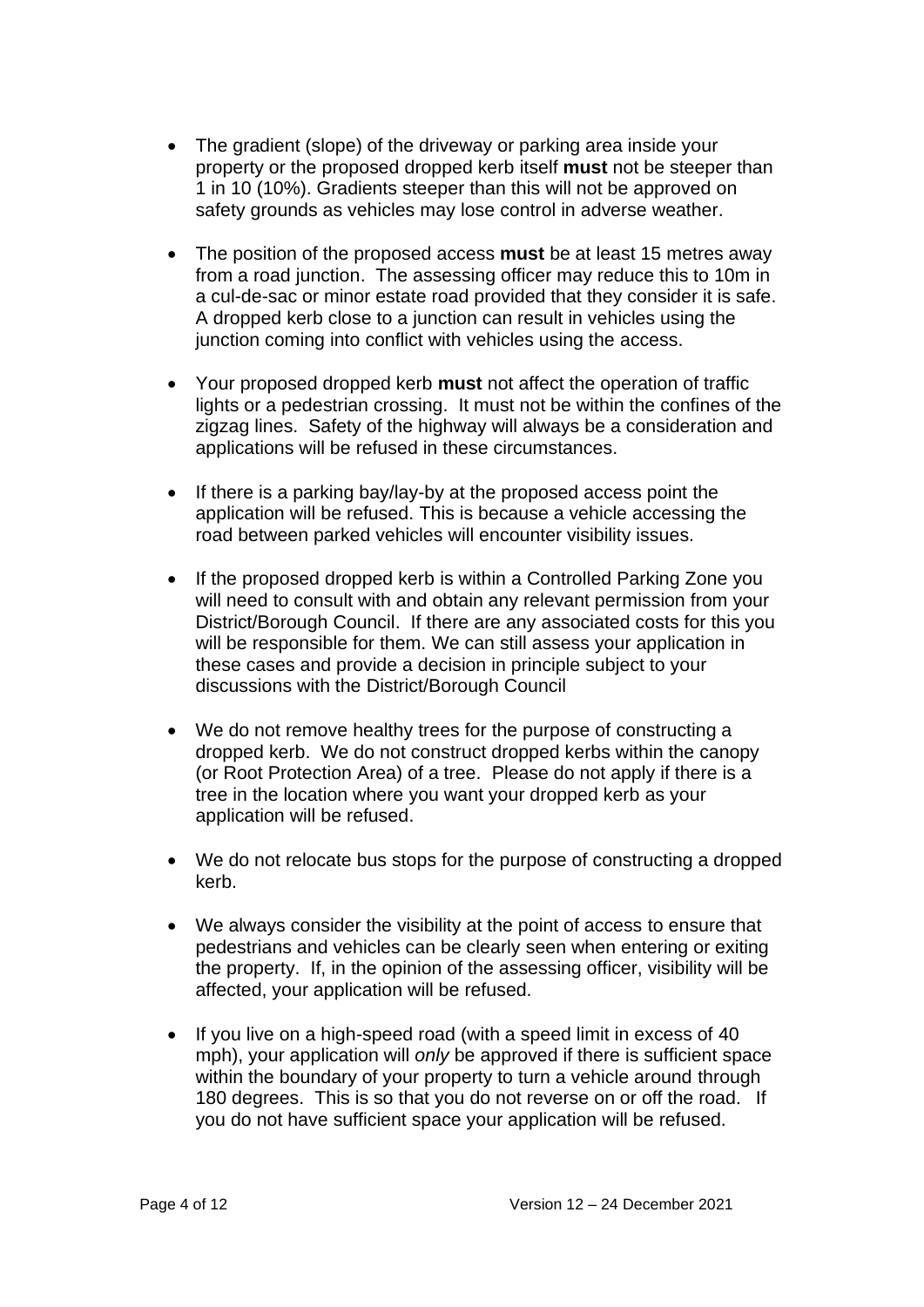- If you are applying for a new dropped kerb, you will be provided with a maximum of 4 flat kerbs (3.6m). You will also be provided with one or two ramped or tapered kerbs depending on your property. We will not install any more than 4 flat kerbs. Please do not apply for a dropped kerb wider than this as it will be refused.
- If your property already has a dropped kerb, we will not approve a second dropped kerb unless there is sufficient space within the boundary of your property to drive a vehicle on and off your driveway in forward gear and in one continuous movement. This is because it is safer to drive off a property in forward gear. You must construct your hardstanding so that your car can drive on and off in forward gear. We call this a carriageway drive. The minimum measurement of your frontage must be 13.6m width by 4m depth. Your application will be refused if you do not have sufficient space. Each access will have a maximum of 3 flat kerbs (2.7m) and your existing access may need to be altered to achieve this. There will need to be a minimum width of full height kerbs between the two accesses of 4.5m. You will need to pay for all works. We will refuse applications for second dropped kerbs if it will result in the loss of on-street parking provision.
- We will not approve two independent dropped kerbs that do not allow the movement explained in the bullet point above.
- If your property already has a dropped kerb, we will only extend the existing dropped kerb up to a maximum of four flat kerbs which equates to 3.6m. An extended dropped kerb will be no wider than four flat kerbs. This is the widest dropped kerb that we will allow. You will also be provided with one or two ramped or tapered kerbs depending on your property. Please do not apply for a dropped kerb wider than this as it will be refused. We will refuse applications for widened dropped kerbs if it will result in the loss of on-street parking provision.
- If there is a utility cover at the location of the proposed dropped kerb, we may be able to alter the cover as part of our works. Sometimes, we will not be able to alter the cover. If this is the case, we will let you know and give you an "in principle" decision for the dropped kerb. You will then be responsible for contacting the utility company to ask them to alter the cover. You will have to bear all additional costs associated with these works.

# **Dropped Kerb Process**

# **Application**

You must read these terms and conditions carefully and obtain any permissions that are necessary. **Do not apply until you have done this**.

Once you have done this, you can submit your application form online –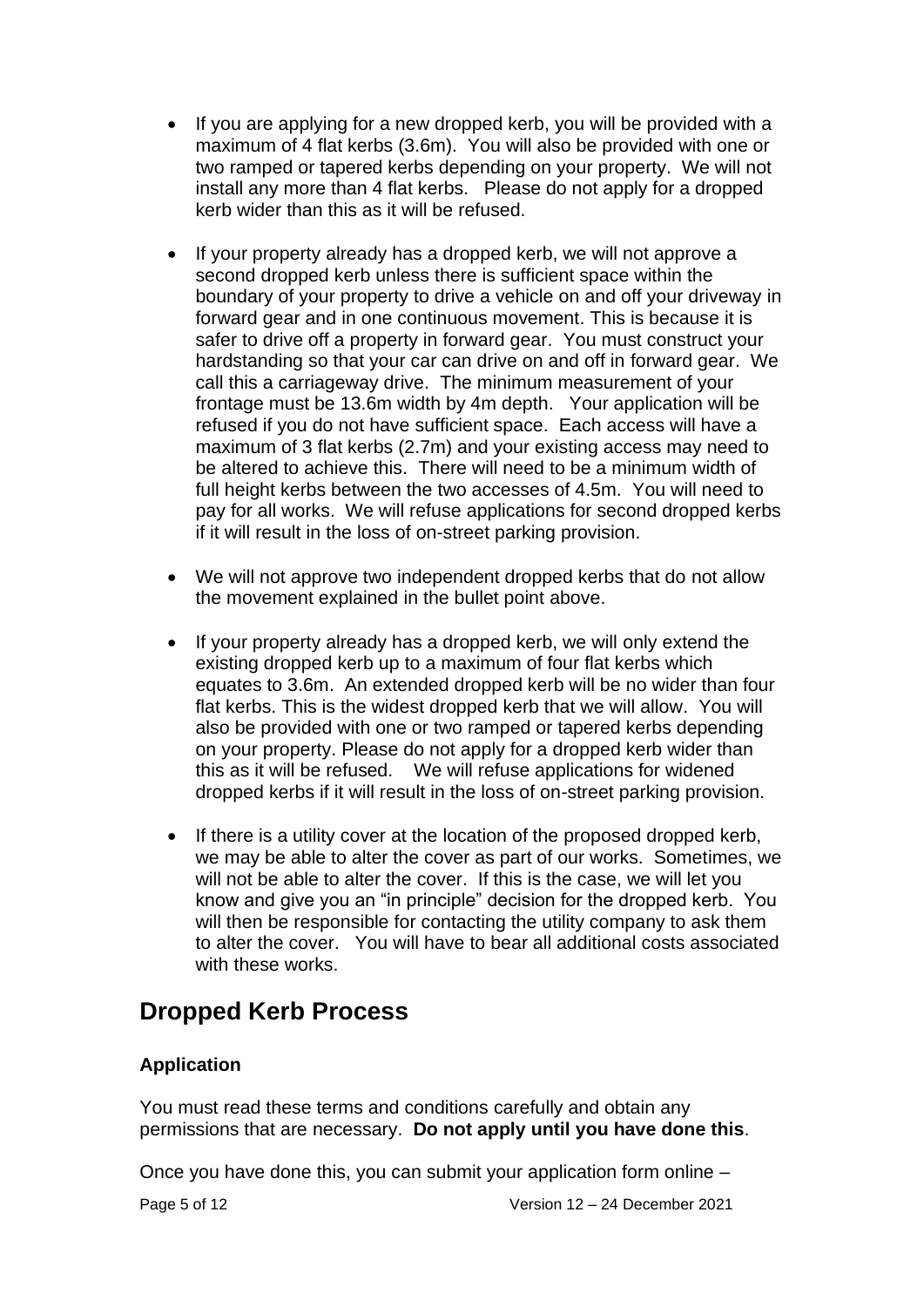[https://www.hertfordshire.gov.uk/services/Highways-roads-and](https://www.hertfordshire.gov.uk/services/Highways-roads-and-pavements/Changes-to-your-road/Dropped-kerbs/Dropped-kerbs.aspx)[pavements/Changes-to-your-road/Dropped-kerbs/Dropped-kerbs.aspx](https://www.hertfordshire.gov.uk/services/Highways-roads-and-pavements/Changes-to-your-road/Dropped-kerbs/Dropped-kerbs.aspx) You will need to create an account. If you already have an account with us, you can use this. You must complete the application form fully. Applications that are incomplete will not be processed.

You must provide a plan with your application showing where you want the dropped kerb to be located. This plan assists the county council in assessing your application. It must be of sufficient quality to enable the officer to make an accurate assessment. Poor quality plans will be returned and your application will be placed on hold. You will be asked to submit a new plan.

If there are any exceptional circumstances that you would like us to take into account, please detail these in your application. Where it is safe to do so, the County Council may be able to exercise discretion to consider these exceptional circumstances in order to meet its public sector equality duty.

#### **Assessment**

Once you have completed your application form and paid the appropriate fee, our team will assess your application. In some cases, the assessing officer may contact you for more information. They will aim to complete the assessment and issue the decision within 6-8 weeks. *Our timescales do change from time to time. You are advised to check our website for current timescales.*

You will receive an email advising you of the outcome. If your application has been refused, you will be advised of the reasons. If you change your mind after the officer has visited the site or after the decision has been issued and submit a different proposal, you will need to apply again and pay a new assessment fee.

If your application has been approved, you will receive a quotation and a drawing or a photograph showing the proposed works. Please check the drawing carefully before paying the quotation. Once you have paid the quotation, you will be deemed to have accepted it. Please do not pay the quotation until you are happy that this is what you have asked for. If you are unclear about what is being proposed, please ask the dropped kerbs team for clarification before paying the quotation.

You should be aware that in some cases, either before or during construction, we may encounter unforeseen circumstances. This may affect the way that we plan to do the work and may increase the cost of the dropped kerb. If this happens we will inform you as soon as we become aware and let you know how much the additional work will cost. If the additional work involves utility equipment, you will be responsible for organising these directly with the utility company. Any additional costs will need to be borne by you.

#### **Construction**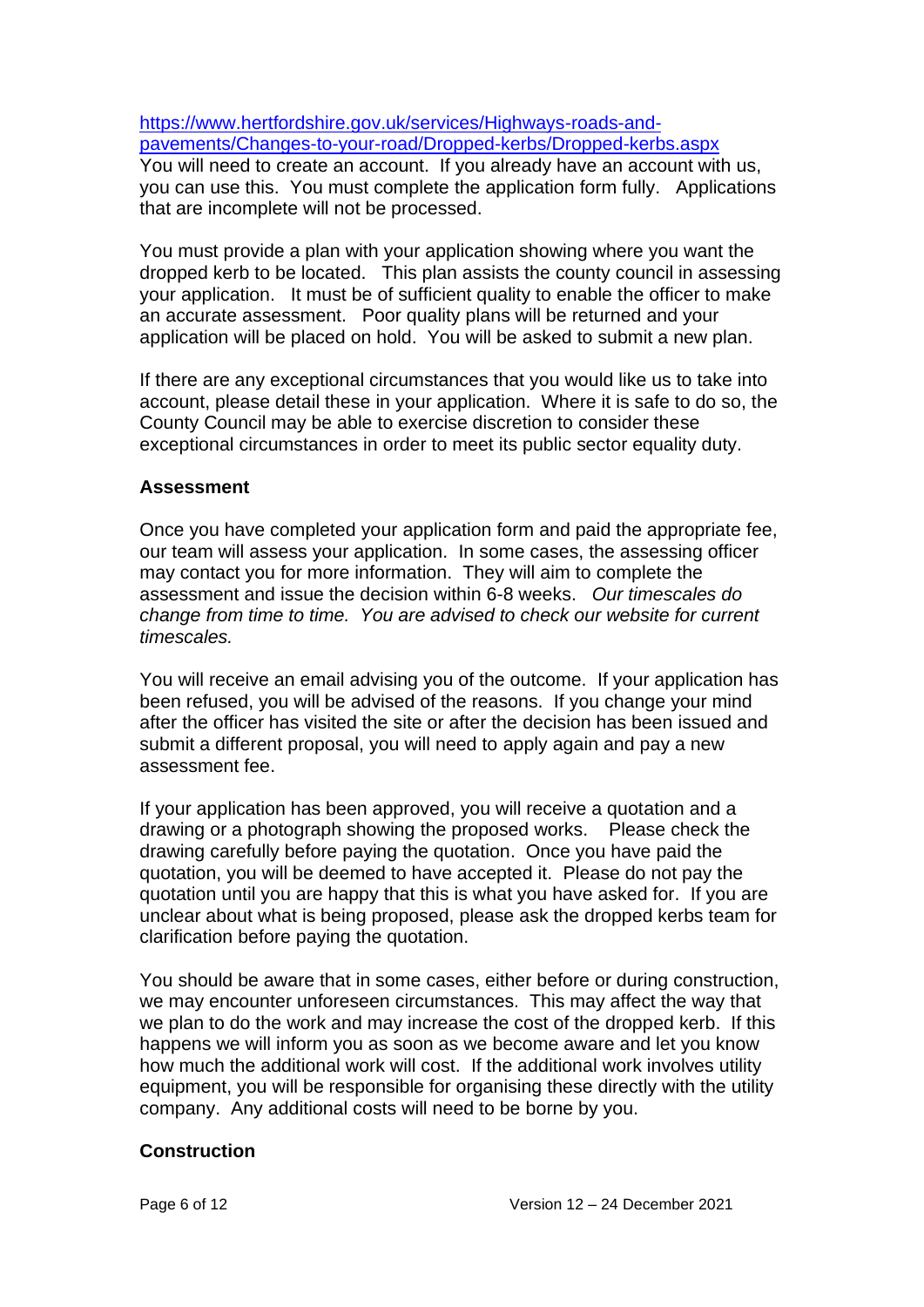Our current timescales\* for construction are up to 12-14 weeks after you have paid the quotation. Approximately one week before we plan to construct your dropped kerb, you will receive notification in writing when the works are due to commence.

You must ensure that all works to your driveway are complete, that concrete edgings are in place and that any obstructions such as hedges/fences etc. on your property have been removed. Our contractor will not start the works if your works are not complete. This is likely to delay the dropped kerb works. Please be aware that works are weather dependent. The work will be undertaken in three phases over a period of approximately one week. The contractor may do some of the works and then leave the site. This is normal because they will plan the works to make best use of resources and materials. They will return to complete the works. You should be aware that access to your property if you already have parking may be affected throughout the works and you should take this into account. The contractor may leave the signs and barriers in place for an additional time to ensure that the surface has hardened.

*\*Please note that the timescales do change from time to time and so you should check our website for the current timescales*.

# **Frequently Asked Questions**

# **Q1. What is a dropped kerb?**

The kerbs are dropped to allow you to drive your car over the pavement or verge to access your property. A dropped kerb can be at the side, front or rear of your property and normally leads to a garage or driveway.

If you already have a dropped kerb you can apply to relocate it to a different location on your property. The proposed location must meet the terms and conditions and you will have to pay for all costs associated with removing the old dropped kerb and installing the new dropped kerb. You can also apply for a second or widened dropped kerb. In all cases, applications must meet these terms and conditions.

If you already have a dropped kerb, we will refuse any application for additional dropped kerbs that will result in the loss of on-street parking.

Please note that the dropped kerb remains part of the public highway and the responsibility of the County Council. You are paying for the ability to drive your vehicle over the public highway to access your property.

# **Q2. How much does it cost?**

You can use our online estimate tool free of charge to obtain an idea of the cost. Please remember that this tool only gives an indicative cost for a standard crossover. Other factors such as traffic management, obstructions and relocation of service covers will increase this estimate. You will only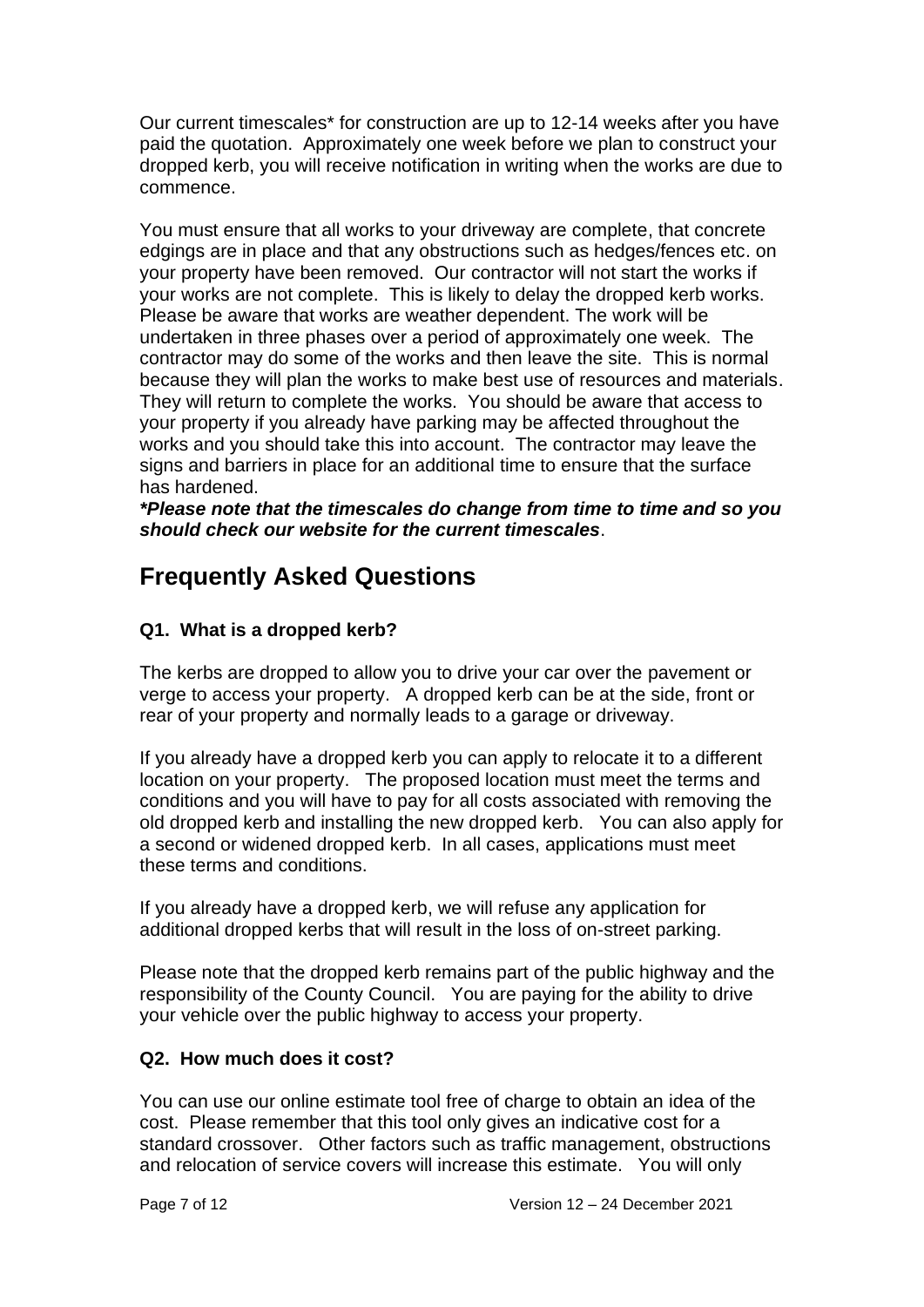obtain a specific quotation once you have applied and the location has been assessed by an engineer.

# **Q3. What is included in the quotation?**

The cost depends on the amount of work that needs to be done. It will include the cost to lower the kerbs, strengthen the footpath and resurface the footpath. In some locations, additional works will be required or there may be a need for increased traffic management. This will increase the cost.

The area is dug out to a depth of 230 mm. New kerbing is laid on a bed of concrete and is given time to cure, usually a minimum period of 24 hours. A sub-base consisting of type 1 material is imported and compacted to a depth of 150mm. A base course of tarmac is constructed to a thickness of 60mm with a 20mm wearing course laid on top.

We do not charge VAT.

If you require a breakdown of the quote or a specification of the works, you should request this in writing.

You should be aware that in some cases, either before or during construction, we may encounter unforeseen circumstances. This may affect the way that we plan to do the work and may increase the cost of the dropped kerb. If this happens we will inform you as soon as we become aware and let you know how much the additional work will cost. If the additional work involves equipment belonging to a utility company, you will be responsible for arranging these works directly with the utility company. Any additional costs will need to be borne by you.

# **Q4. After approval, what if I decide not to proceed immediately?**

The approval and quotation is valid for 6 months from the date of issue. If you do not proceed within this time, you will need to reapply and pay a new application fee. This is because it is possible that the quotation will increase during this time, our criteria for assessment may have changed or the circumstances may have changed.

In cases where you have planning permission for the dropped kerb, the planning permission is valid for three years but the quotation is only valid for 6 months. If you decide to proceed after 6 months we will review the original quotation which may increase.

# **Q5. Why can't I use my contractor instead of HCC's contractor?**

Hertfordshire County Council is the highway authority. Only the highway authority can carry out this type of work using its approved contractor. This is to protect highway users, including yourself, and the County Council against all losses and claims that may arise from carrying out construction works on the highway. The County Council also becomes responsible for all future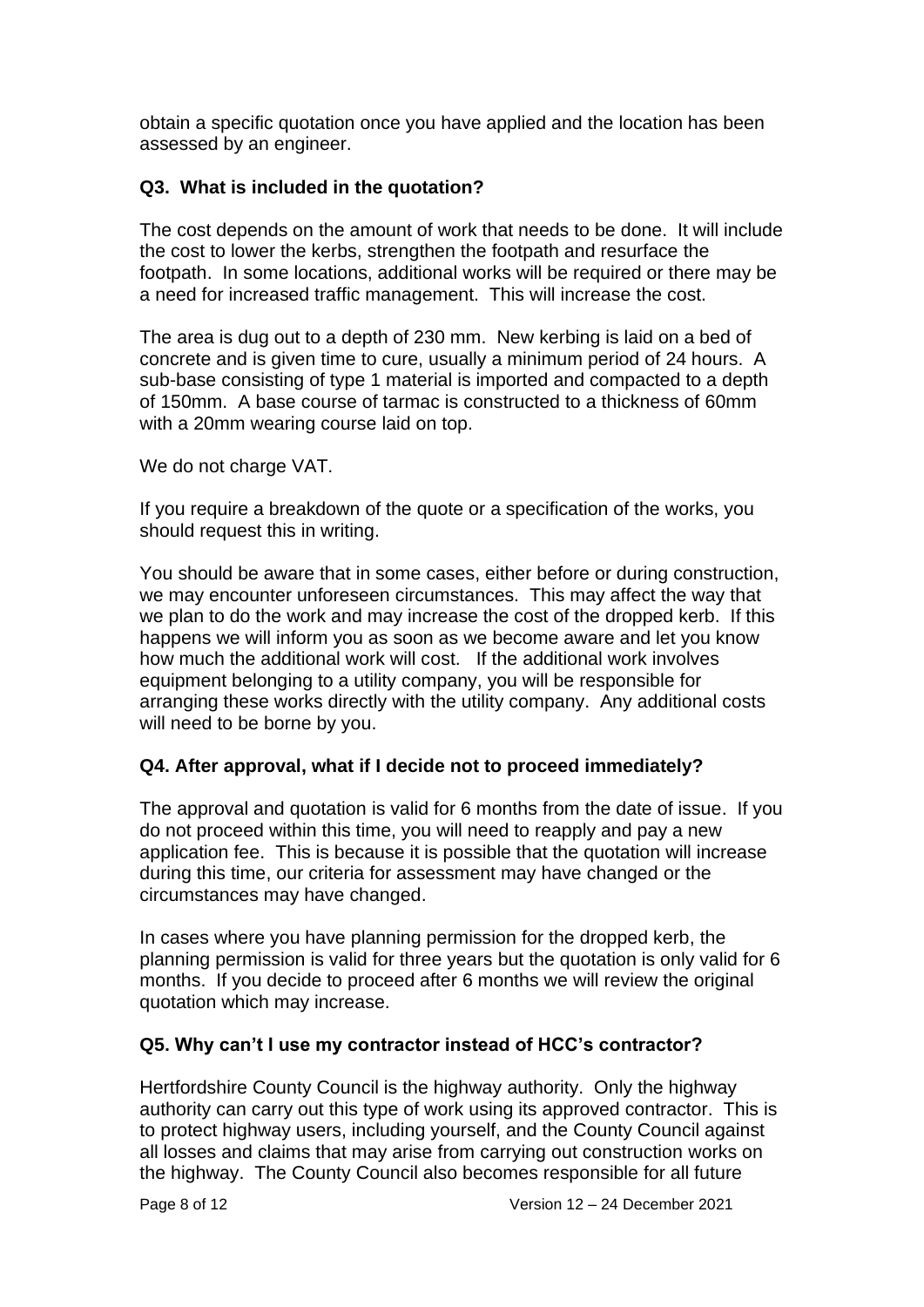maintenance of the dropped kerb.

#### **Q6. Will I need to be involved in the construction of the crossover?**

No. We will make all necessary arrangements for the completion of your dropped kerb. You will be provided with a letter approximately one week in advance of the start date of the works. You do not need to be present for the works to go ahead although you should make sure there are no obstructions on your property (e.g. fences, hedges or gates) that may prevent the work from going ahead. You should complete your own works as soon as possible after you have paid the quotation. You must let the County Council know when your works are complete.

You should be aware that during the works access to your property if you already have parking will affected and you should take this into account. The contractor may leave the signs and barriers in place for an additional time to ensure that the surface has hardened.

#### **Q7. Should I build my driveway (hard standing) before or after the dropped kerb?**

You must build it before we undertake our construction works, unless we advise you otherwise. However, please do not construct your driveway before you get approval and quotation for the dropped kerb. Our contractor will visit your property in advance of their works to check that you have completed your works. You should do your works as soon after you have paid the quotation as you can as any delays to your works may delay ours. If for any reason you cannot complete your works, please let the dropped kerbs team know as soon as possible.

#### **Q8. What happens if I want to change the construction start date?**

It is not necessary for you to be present in order for the works to go ahead. If you want to be present and want to change the construction date, you should contact us as soon as possible to arrange a new start date. Where possible we will try to accommodate your requirements but this is not always possible as our contractor programmes works in advance. If works are significantly delayed, there may be additional costs incurred which will need to be borne by you.

#### **Q9. What happens if a streetlight or electrical box/cabinet needs to be moved before my dropped kerb is constructed?**

When we assess your application, we will check to see if any extra work is needed to move or alter equipment in the highway. It will not always be possible to move or alter equipment. For instance, we cannot install a dropped kerb within 1 metre of an existing streetlight. If extra work is required and it is possible to do this then you would have to bear the additional cost of those works. The additional work will be carried out by us before we construct the dropped kerb. You will be informed, in advance, if this is the case.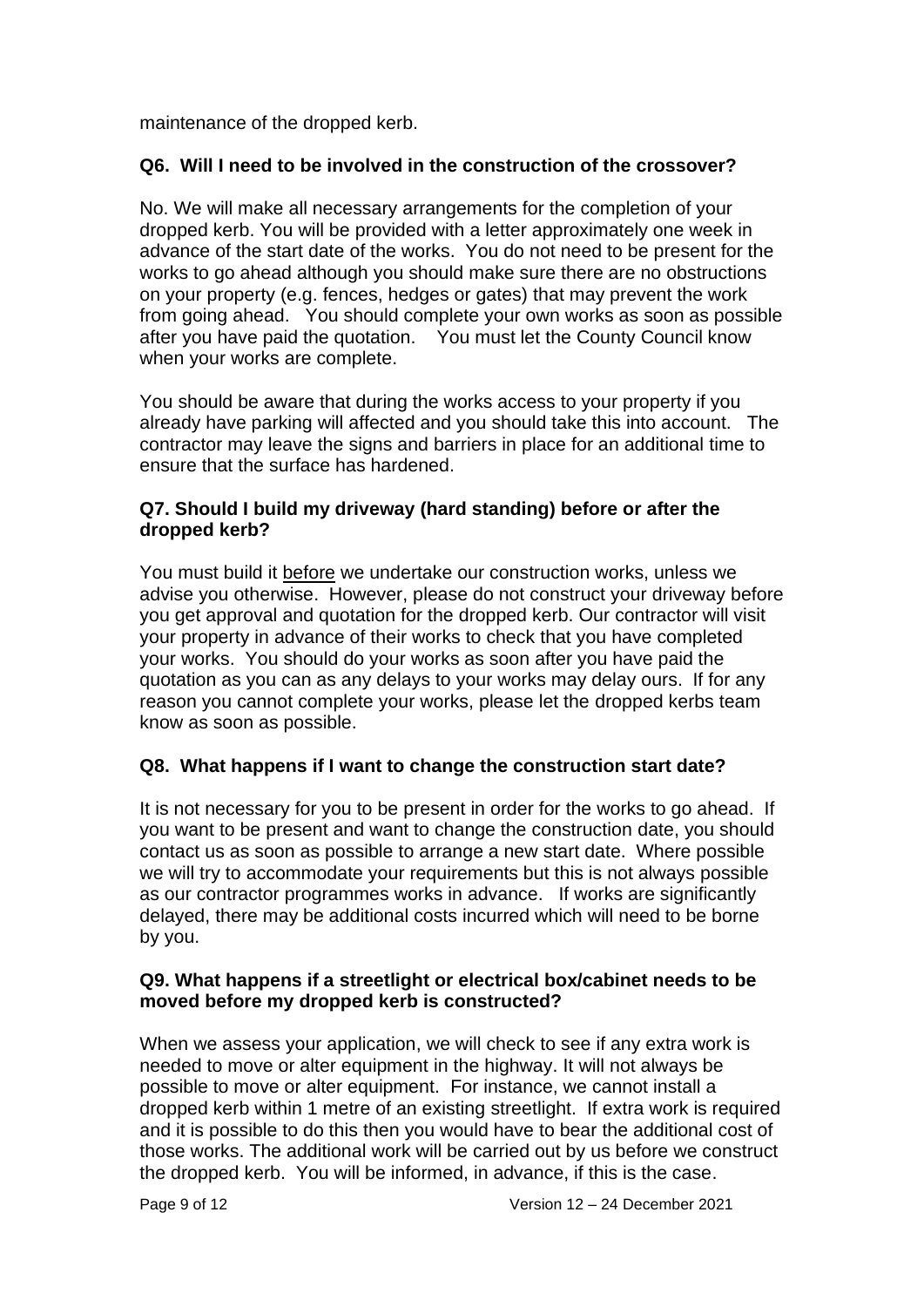Relocation of equipment can often delay the application process and the works.

#### **Q10. What if a service/manhole cover needs to be altered or lowered before my dropped kerb is constructed?**

The quotation will include the cost of adjusting covers where we can do so. If we cannot adjust the cover, we will advise you after the site visit. We will provide you with an "in principle" decision for the dropped kerb and you will be asked to contact the utility company to seek approval for the alterations. There is no guarantee that the utility company will agree to move the cover. If extra work is required by the utility company, you would need to bear all of the additional cost of these works. You will need to arrange these works with the utility company. If this is the case, it will delay the application process and the works.

#### **Q11. My application has been refused because the vehicle would overhang the footpath. I only have a small car which would not overhang the footpath. Why has my application been refused?**

We will only approve applications if the depth of the driveway is at least 4.8m (or 3.5m for parallel parking). We do not take into account the size of your current vehicle. Although you may have a small car at the moment, we need to think about what may happen in the future. For instance, you may purchase a larger car or sell the property to another person who drives a larger car. It is illegal for a car to overhang the road/footpath so as to cause an obstruction. Your application will be refused if you do not have sufficient depth.

#### **Q12. Why was my application rejected when my neighbour was granted approval to construct a similar dropped kerb?**

Sometimes, we do not have any records of old, historical dropped kerbs and we do not know the circumstances or rules under which they were built. Very occasionally, a dropped kerb may have been built in error or built previously by another council. Dropped kerbs that are already in existence do not set a precedent and we do not take these into account. We will assess each application individually and will only approve applications on the basis of the current terms and conditions. You cannot appeal because of a dropped kerb that you have seen elsewhere.

#### **Q13. What type of surface material should I use for the hard standing when I construct my new driveway on my property?**

Driveways over 5 sq m must be constructed from a permeable material. Loose gravel or shingle is not ideal as such materials may be dragged onto the road/footpath and be detrimental to highway safety such as causing pedestrians to slip or vehicles to skid. In such instances, liability may fall to the householder. If you do use loose gravel or shingle you must install a suitable measure that will prevent material spilling onto the road/footpath. To view options available to you, please use the link below for advice: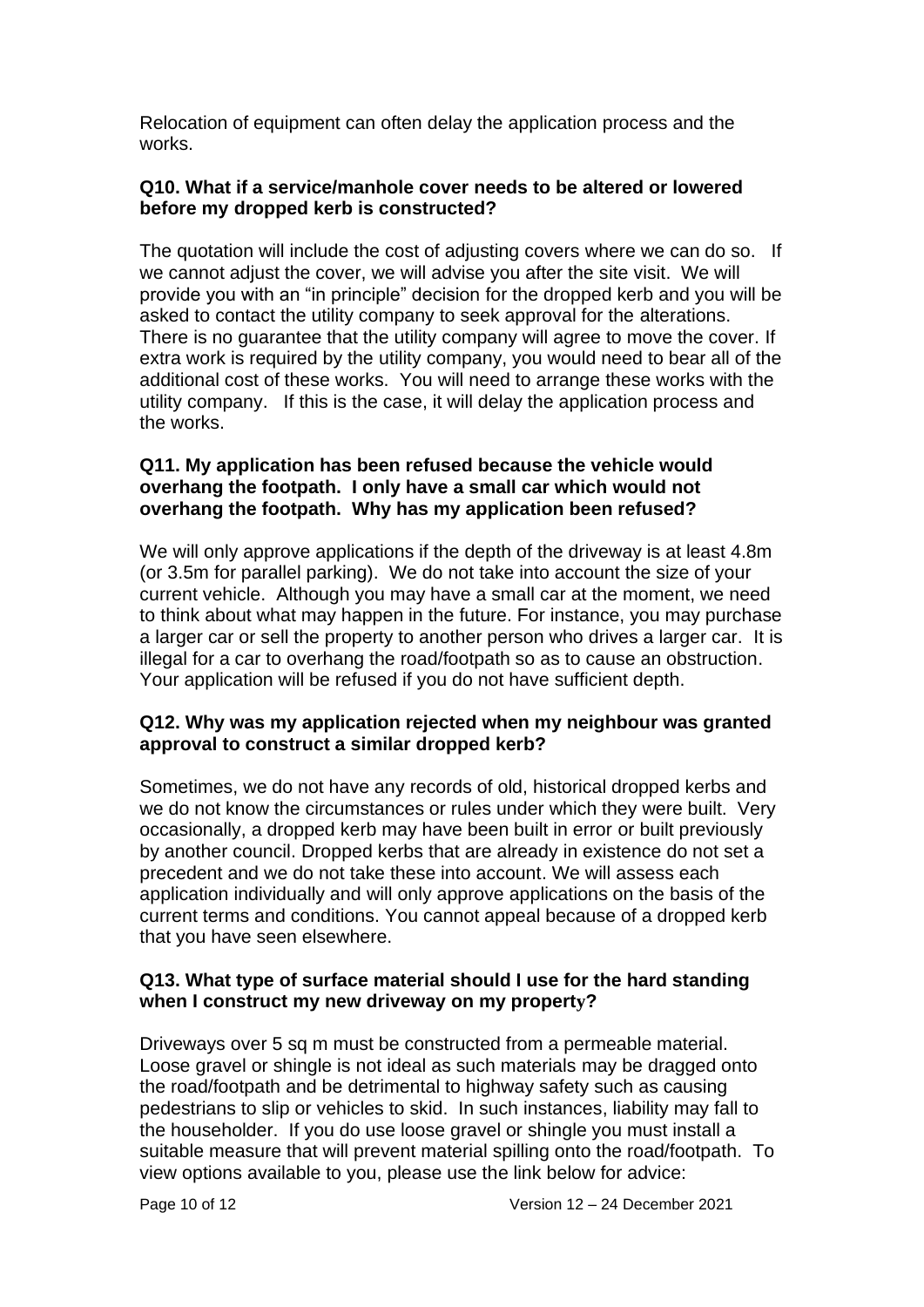[https://www.planningportal.co.uk/info/200130/common\\_projects/45/paving\\_yo](https://www.planningportal.co.uk/info/200130/common_projects/45/paving_your_front_garden) [ur\\_front\\_garden](https://www.planningportal.co.uk/info/200130/common_projects/45/paving_your_front_garden)

# **Q14. Do I need to install a drainage system when I build my driveway on my property?**

It is an offence to discharge any surface water from your driveway onto the public highway or into a highway drain. You must ensure that you install adequate drainage to take water away from your driveway so that it does not discharge onto the public highway or into a highway drain.

# **Q15. Can I choose the type of finish material for my crossover?**

No. The dropped kerb has to be constructed to current highway standards. These require a minimum construction depth and the use of "tarmac" as it has low maintenance costs. The dropped kerb section is likely to look different to the existing footpath when it is first constructed because the colour will not match. The material does fade with time. With regard to widened dropped kerbs, the quote will only include the work for the extended section. As such, the colour of the materials may not match but will fade with time. If you require the entire dropped kerb to be re-laid so that the colour matches then you will need to pay for the additional works. We will presume that you do *not*  want this unless you specifically state this when you apply.

#### **Q16. If I apply to the planning authority e.g. Borough/District Council and receive planning approval for a structure e.g. hardstanding, garage etc does this also mean that the associated dropped kerb has approval/permission?**

No. You will still need to apply to us in order that the dropped kerb application can be considered in the usual way. You are advised that any proposed alterations to your property or the internal layout may also require a planning consent from your local District/Borough. This is your responsibility.

# **Q17. I have paid the quotation but I don't want to proceed?**

If you have paid the quotation, you are entitled to cancel provided that you tell us no longer than 14 calendar days after the day on which you paid the quotation. You will receive a full refund of the quotation. This is the cooling off period. After the cooling off period, we will consider your request for a refund on a case-by-case basis and will withhold all reasonable costs incurred by us at the time that you cancelled.

# **Q18. What if my application is refused?**

Our officers refuse applications because they do not meet the terms and conditions within this document and/or for highway safety reasons. All applications that are refused are reviewed by a Senior Manager before the refusal is issued.